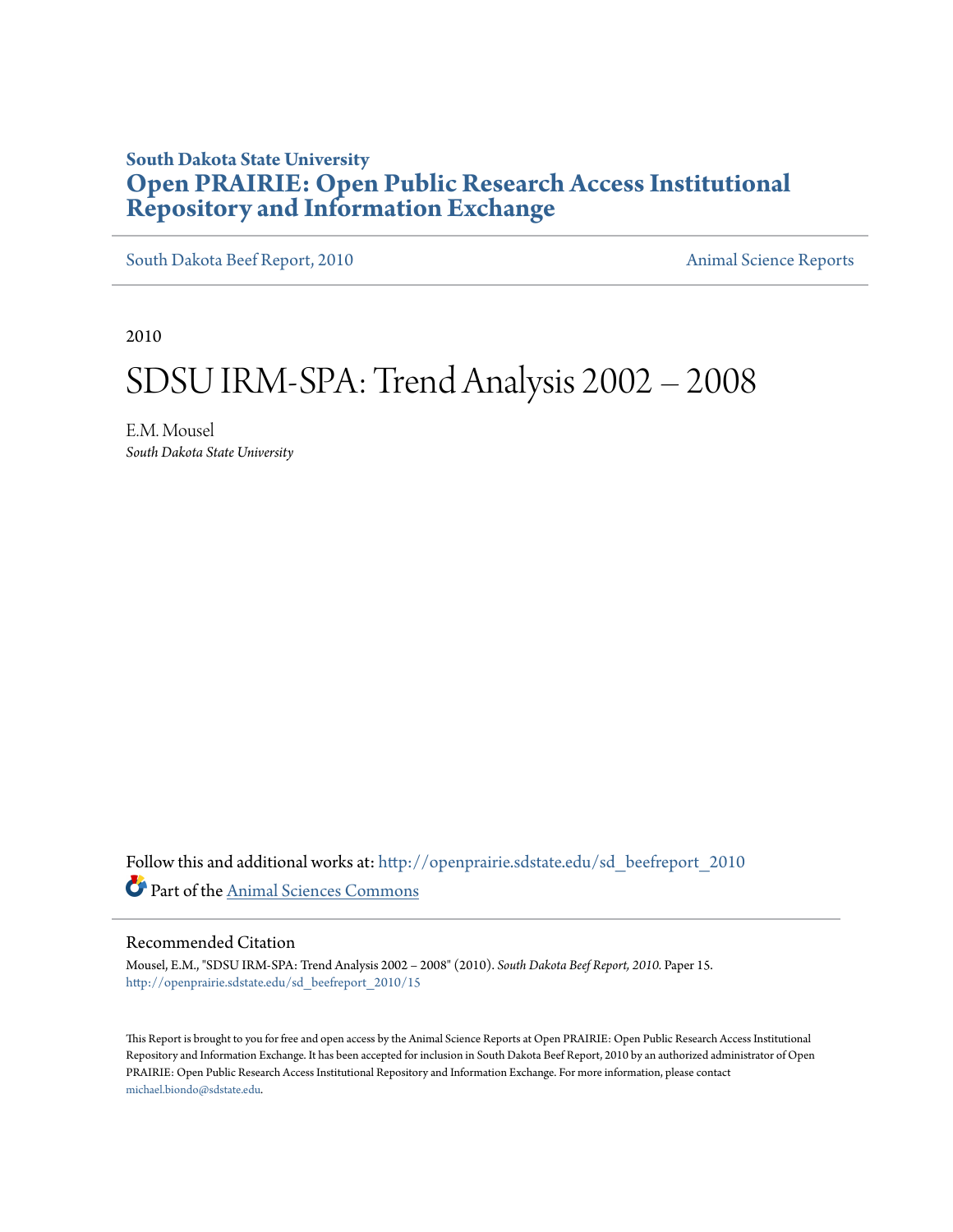## **SDSU IRM‐SPA: Trend Analysis 2002 – 2008**



E. M. Mousel $<sup>1</sup>$ </sup>

Department of Animal and Range Sciences, South Dakota State University

## **BEEF 2010‐14**

## **SUMMARY**

Production and financial efficiency data from cow‐calf producers in eastern South Dakota was analyzed. Data was collected from 2002‐2008; each herd represented one observation. The database consisted of 210 production observations and 140 financial observations. Analysis of production efficiency data was conducted according to the SPA guidelines, developed by the IRM Coordinating Committee of the National Cattlemen's Beef Association. Financial data was collected using the SPA system, in accordance with the SPA guidelines as well information collected from IRS Schedule F to calculate operating expense ratio (OER). Overall trends suggested that following the market peak of 2005, production efficiency has decreased and operating costs have increased resulting in a 53% reduction in profitability since 2002.

## **INTRODUCTION**

Assessing trends in production and financial efficiencies of a business is critical to both short‐ and long‐ term decision making processes. In order to develop data sets that can be analyzed for trends in efficiency and profitability, producers have long been encouraged through Cooperative Extension programming and private lenders to keep annual production and financial records to aid in this process. The resulting analysis of the record keeping efforts of producers through Integrated Resource Management (IRM) provides valuable information to producers and allied industry on current year production and financial levels as well as longer term trends. Identification of trends in production and financial efficiency for decision making purposes by the individual producer and other stakeholders in the industry can improve long‐term profitability and sustainability.

Integrated Resource Management is a method of managing the farm as a whole, rather than as separate, unrelated enterprises. Using this method, resources can be utilized to maximize the efficiency and profitability of the operation. A key component of the IRM approach to management is Standardized Performance Analysis (SPA). SPA integrates production and financial records to create information that can be used by cow-calf producers to make management decisions. The SD-IRM-SPA program was developed with the intent of providing producers in South Dakota with a useful analysis of their business to improve profitability and sustainability.

The objective of this analysis was to identify trends in production efficiency, profitability, and financial efficiency of producers in eastern South Dakota that have contributed records to the database. In addition, a database of actual production and financial efficiency information for cow‐calf producers in this region is presented.

 $\overline{a}$ 

 $<sup>1</sup>$  Assistant professor.</sup>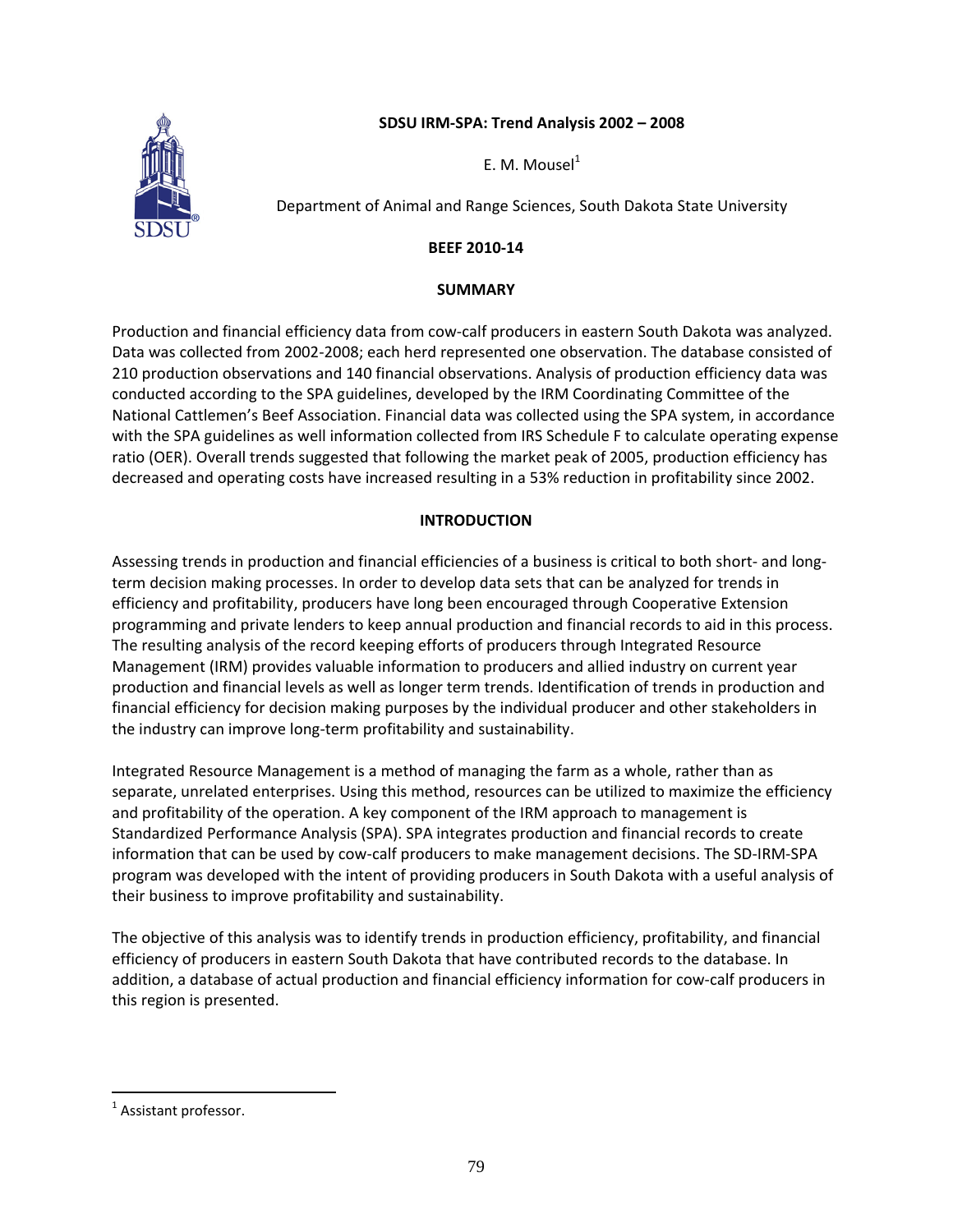### **MATERIALS AND METHODS**

Data collected from cow‐calf producers in eastern South Dakota who participated in the SDSU‐IRM‐SPA program were used in this study. Additional data was collected through individual consultation and through the SDSU Range 485 Advanced Ranch Management course. Data were collected for the 2002 through 2008 calendar years; data were from the cow‐calf enterprise only. All production data, regardless of source, were collected using the SPA system, in accordance with the SPA guidelines, developed by the IRM Coordinating Committee of the National Cattlemen's Beef Association. Financial data was collected using the SPA system, in accordance with SPA guidelines; information was collected from IRS Schedule F to calculate OER. The OER is defined as the proportion of gross revenue used to cover operating expenses. The ratio was calculated as follows:

|                             | total operating expense $-$ interest expense $-$ |  |  |  |  |
|-----------------------------|--------------------------------------------------|--|--|--|--|
| Operating expense ratio $=$ | depreciation expense                             |  |  |  |  |
|                             | value of farm production                         |  |  |  |  |

Where value of farm production is defined as gross income minus the value of purchased feeder livestock and purchased feed.

Calf cost breakeven was calculated as follows:

Calf cost breakeven = total cow cost

pounds of calf weaned per cow exposed

Return on Assets (ROA) was calculated as follows:

 net farm income + interest paid  $ROA =$  - labor and management + capital gains total farm assets

All participants completed the production data however, not every participant reported financial data. Each herd represented one observation which resulted in a final database of 210 production observations and 140 financial observations. Producers who were involved with the program more than 1 yr may be included multiple times. Operations ranged from 47 to 1,125 cows.

The ultimate objective of this data set is to determine the factors that positively and negatively influence profitability in cow calf enterprises in eastern South Dakota. Future analysis of this data will be used for that purpose and the result will be published upon completion of the analysis. In the mean time, this preliminary analysis was conducted on the data set to simply identify mean differences between years and to observe trends in reproduction, production, and financial performance in eastern South Dakota cow‐calf enterprises over the years 2002 to 2008.

Means and standard error estimates were derived using the Proc Means procedure of SAS (SAS Inst. Inc., Cary, NC). Mean differences were tested using the Proc GLM procedure of SAS. Differences were considered significant at the *P* = 0.1 level.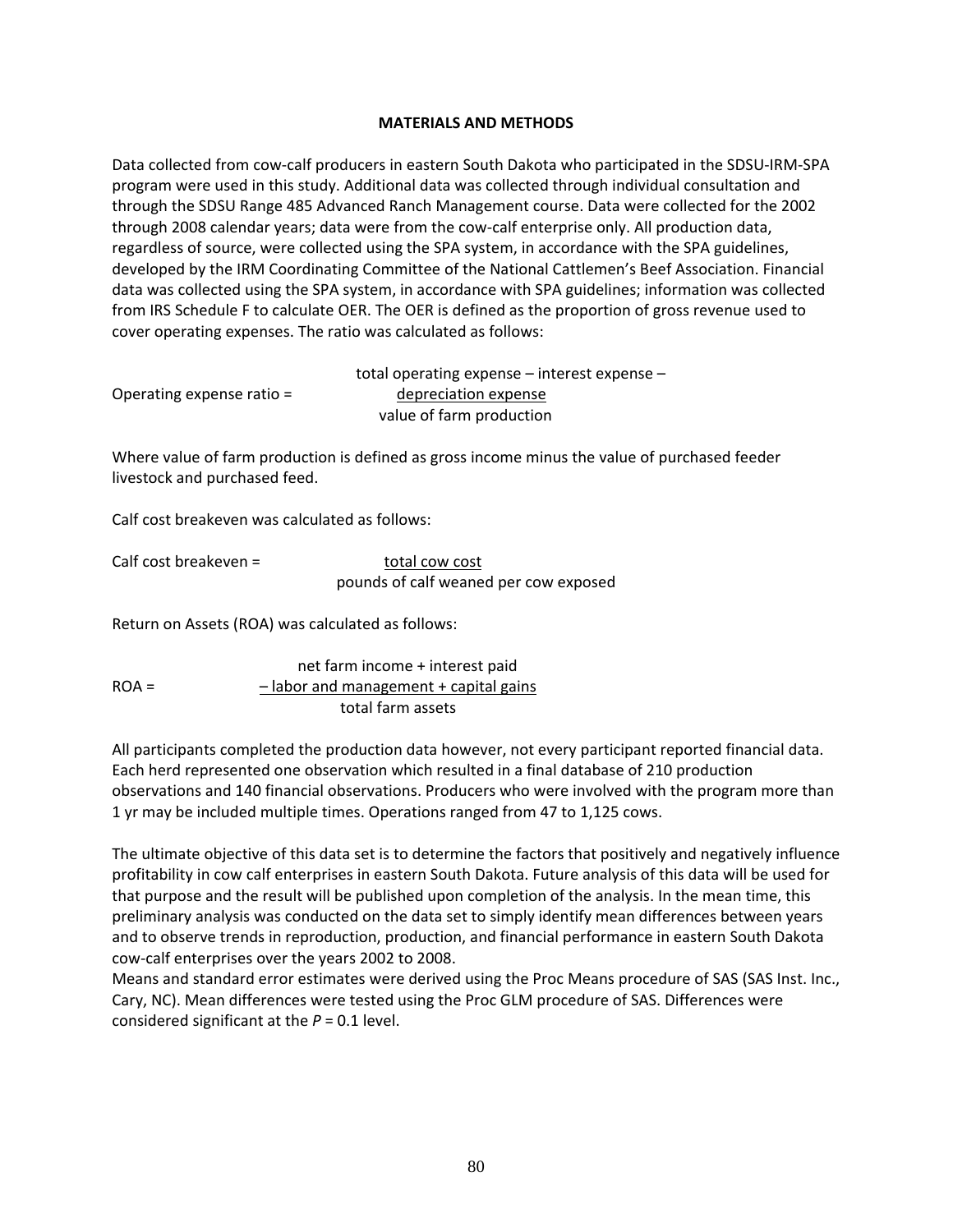### **RESULTS AND DISCUSSION**

Benchmarks for each parameter over the years 2002 to 2008 are reported in Table 1. Mean pregnancy percentage over all years of the study was 94.6% (Table 1). Mean pregnancy percentage increased 2% (*P* < 0.1) in 2004 and 2005 and decreased by 1.5% and 0.5% in 2006 and 2007, respectively (Figure 1). Although the increase in pregnancy percentage observed in 2004 and 2005 coincided with the increase in weaned calf prices experienced over this same time period (Figure 3), it is difficult to discern from this data whether the two are actually related. It is not uncommon for producers to put more time and monetary expenditure for products that improve conception in the cow‐calf enterprise as the market rises and reduce time and monetary expenditures as the market fades. Although the effect of monetary expenditures in the cow-calf enterprise on overall profitability has been well established, the effect of level of time and monetary expenditures on the cow-calf enterprise and their specific contribution to production efficiency is not thoroughly understood.

Mean weaning percentage decreased 2% from 2002 to 2003 before increasing 6% from 2003 to 2005 (Figure 2). An 8% decline in mean weaning percentage was observed between 2005 and 2008 (Figure 2). As previously stated, it is difficult to determine the relationship between market prices, management, and coincidence in both the pregnancy percentage and weaning percentage data, as the effect of level of time and monetary expenditures on the cow‐calf enterprise and their specific contribution to production efficiency is not thoroughly understood.

Mean percentage of calves born in the first 21 d of the calving season was 60.26% (Table 1). Although mean percentage of calves born in the first 21 d of the calving season generally was not very consistent over the 7 years of this data set, in all years, at least 90% of cows calved in the first 63 d of the calving season (Figure 4). The proportion of calves born in the first 21 d of the calving season is a critical measurement as calves born in the first 21 d of the calving season are older and generally heavier than their counterparts born at a later date due to the fact that all calves are typically weaned at the same time. Therefore, producers with a high proportion of calves born later in the calving season are sacrificing age, weaning weight and ultimately gross income, if calves are sold directly off the cow.

Although a 10% (*P* < 0.1) increase in mean weaning weights was observed in 2003, it is likely that mean weaning weights were depressed in 2002 and 2004 due to drought conditions throughout South Dakota (Figure 5). Even though the number of calves weaned at lighter weights due to feed shortages or early weaned to decrease nutrition demand for the cow cannot be derived from this data set, it likely was high in these years. However, the 5.5% decrease in mean weaning weights observed in 2006 – 2008 appears to be trending towards a change in management strategy as environmental conditions were not a factor in these years. It is likely that as weaned calf prices increased from 2002‐2005 as the market reached its cyclical peak, producers were inclined to use creep feed to add additional weight to calves at a reasonable cost of gain. Conversely, as the price of corn spiked beginning in late 2006 (Figure 6) and the price of calves began to soften, cost of gain of calves on creep likely became negative and creep feed was eliminated from the production system, resulting in lighter calves (Figure 5).

Mean pounds of calf weaned per cow exposed during the breeding season followed a trend similar to weaning percentage and weaning weight (Figures 2, 5, and 6). The higher (*P* < 0.1) mean pounds of calf weaned per cow exposed during the breeding season observed in 2005 was a result of higher weaning percentage and heavier weaning weights (Figures 2 and 5). Although weaning weights in 2003 were also high, weaning percentage in 2003 was 6% lower than in 2005. Similar to the decrease (*P* < 0.1) observed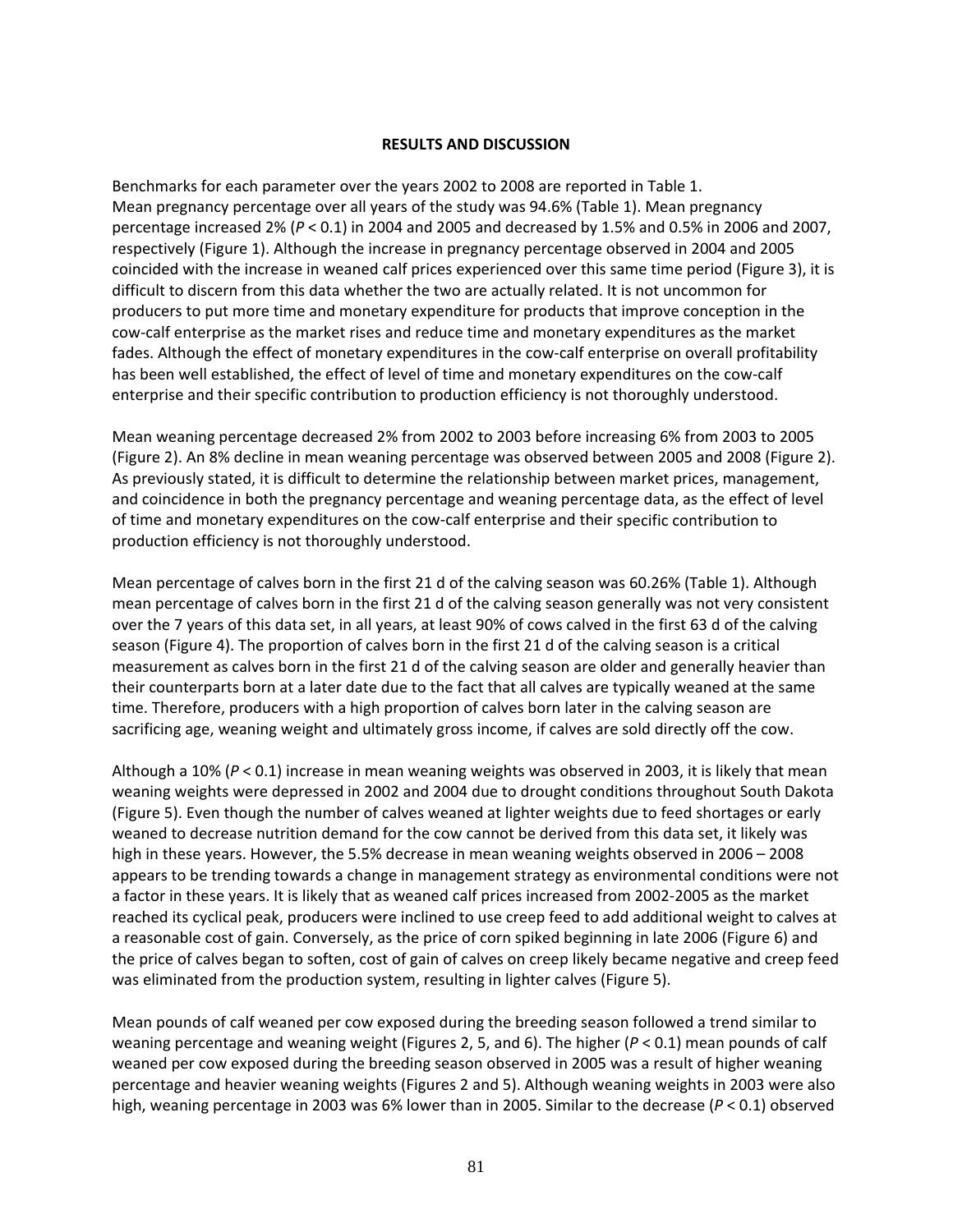in both weaning percentage and weaning weight in 2006‐2008, mean pounds of calf weaned per cow exposed during the breeding season decreased (*P* < 0.1) in 2006‐2008 (Figure 6).

Mean breakeven calf cost increased (*P* <0.1) 29% between 2002 and 2008 (Figure 7). Although mean breakeven calf cost increased numerically by 14% between 2002 and 2005, the increase was not significant  $(P > 0.1)$ , likely due to the high variance in the relatively small number of sampling points for2002‐2004. However, mean breakeven calf cost increased (*P* < 0.1) 16% from 2002‐2006, increased (*P* < 0.1) an additional 12% in 2007 and 4% in 2008 (Figure 7). The increase in breakeven calf cost, especially 2006‐2008, is likely the result of several different factors. The decrease in both mean weaning percentage and mean weaning weight provides fewer overall pounds to spread essentially the same amount of operating and fixed costs over, effectively increasing unit cost of production. Similarly, annual operating costs rose over the 7‐year period of this study as evidenced by the 30% increase (*P* < 0.1) in mean operating expense ratio from 2002‐2008 (Figure 8). More importantly, the increase in operating expenses appeared to accelerate after 2005 as an 18% increase (*P* < 0.1) in mean operating expense ratio was observed between 2005 and 2008. Much of the increase in mean operating expense ratio after 2005 was likely due to increasing fuel prices (Figure 9). Fuel cost increases would not only increase general operating expenses but also feed costs to some degree and thus breakeven calf cost.

As a result of increasing costs, lower prices for weaned calves, and declining production efficiencies, mean percent return on assets decreased (*P* < 0.1) 53% between 2002‐2008. Most notably, a 43% decline (*P* < 0.1) in mean percent return on assets was observed between 2005 and 2006. Although a 53% percent decrease in the primary measure of profitability is substantial, the mean percent return on assets seen in 2008 remains well above the historical mean percent return on assets of 3%.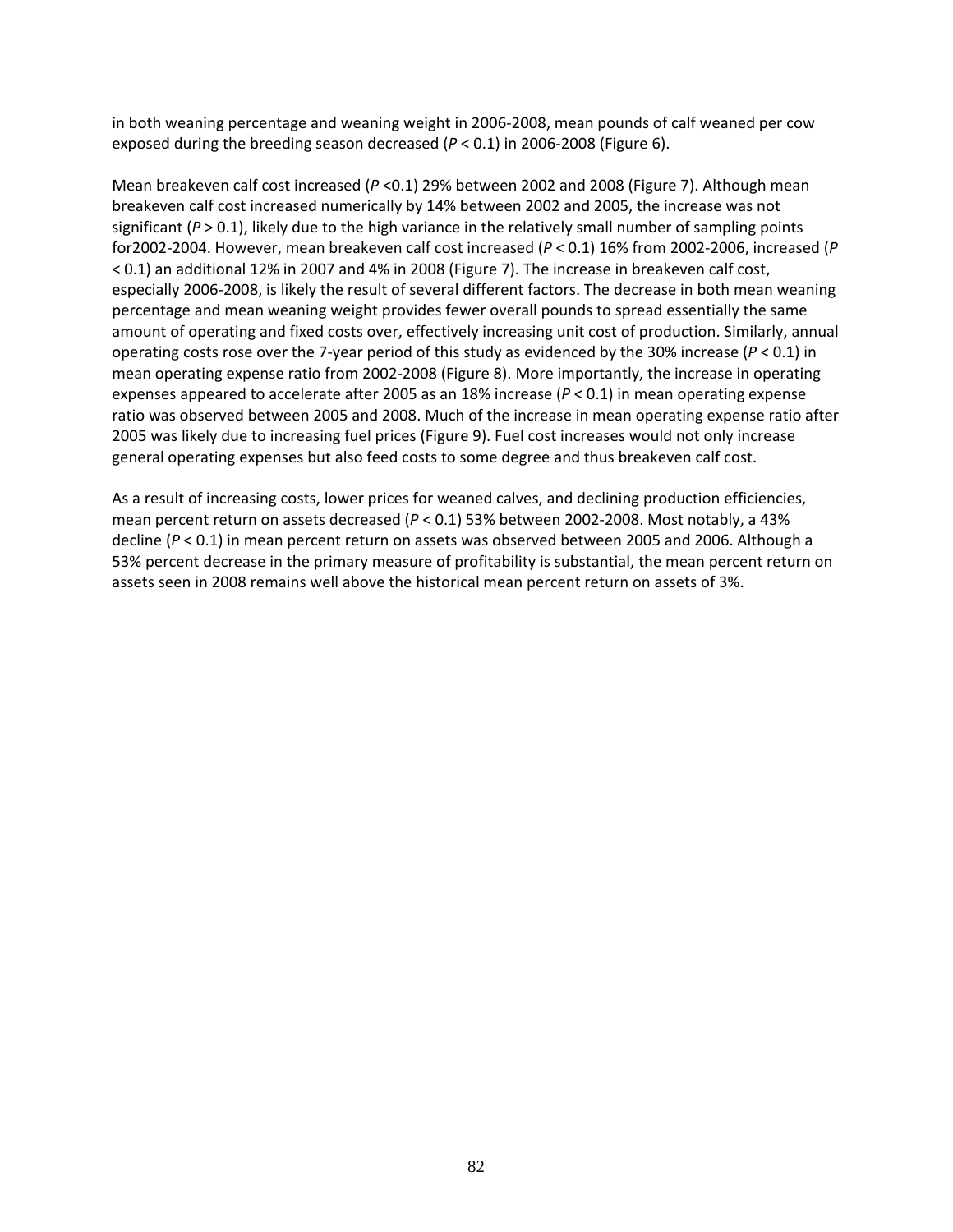Table 1. SDSU‐IRM‐SPA benchmarks 2002‐2008 (pregnancy percentage, weaning percentage, calving distribution, wean weight, and pounds weaned per cow exposed: n=210; breakeven calf cost and percent return on assets: n=140).

| Calving distribution (%) |             |        |                      |                                     |      |                   |               |                          |            |  |  |
|--------------------------|-------------|--------|----------------------|-------------------------------------|------|-------------------|---------------|--------------------------|------------|--|--|
|                          |             |        | Day 1 to $\parallel$ | Day 22 to $\vert$ Day 43 to $\vert$ |      | Wean              | Lb weaned/cow | Breakeven calf Return on |            |  |  |
| Year                     | Pregnancy % | Wean % | 21                   | 42                                  | 63   | weight $($ lb $)$ | exposed       | cost                     | assets (%) |  |  |
| Average 2002-            |             |        |                      |                                     |      |                   |               |                          |            |  |  |
| 2008                     | 94.65       | 88.40  | 60.26                | 25.37                               | 9.04 | 517.39            | 456.89        | 0.86                     | 9.66       |  |  |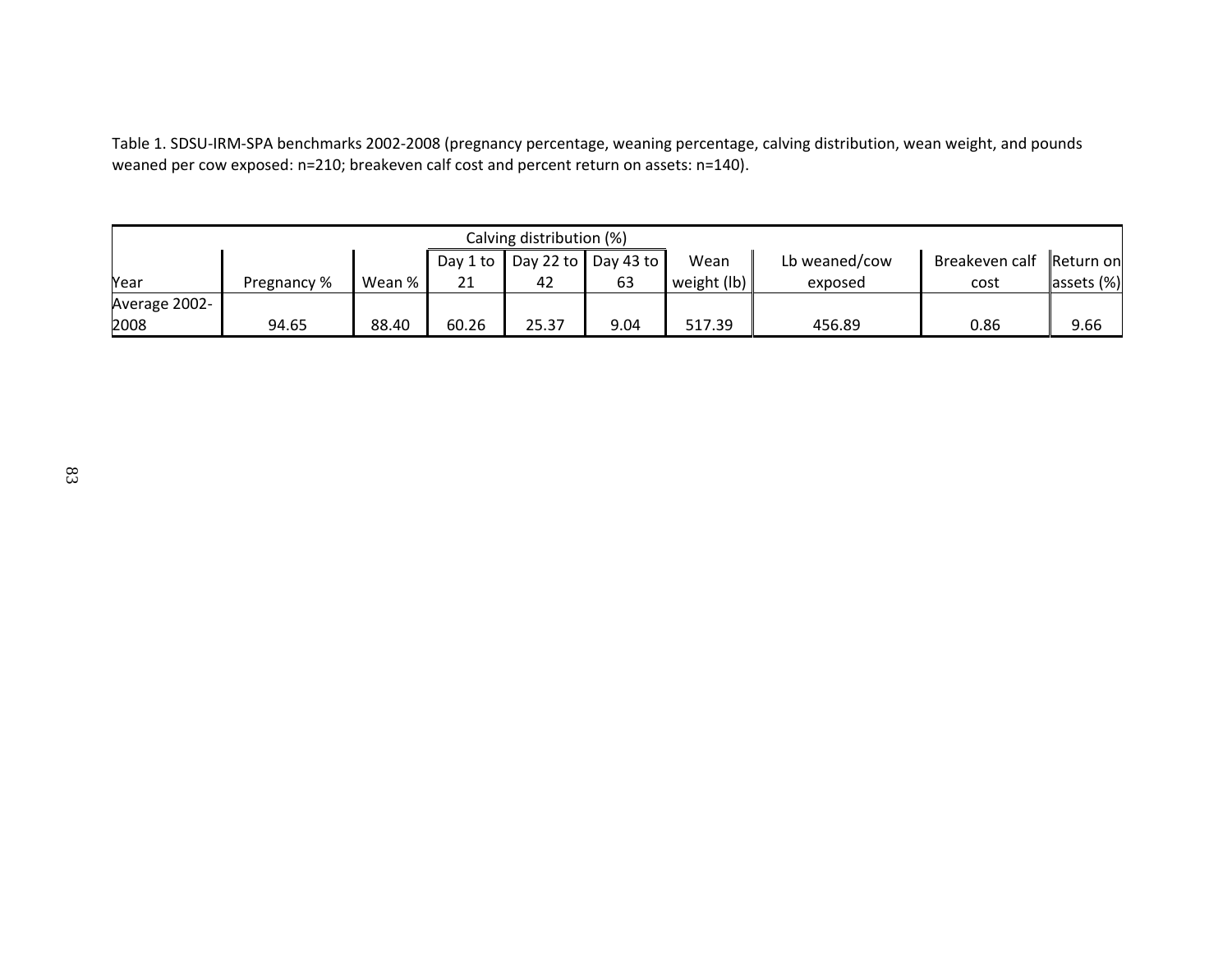

Figure 1. Mean pregnancy percentage and standard deviation for 2002 – 2008 (n=210).



Figure 2. Mean weaning percentage and standard deviation for 2002 – 2008 (n=210).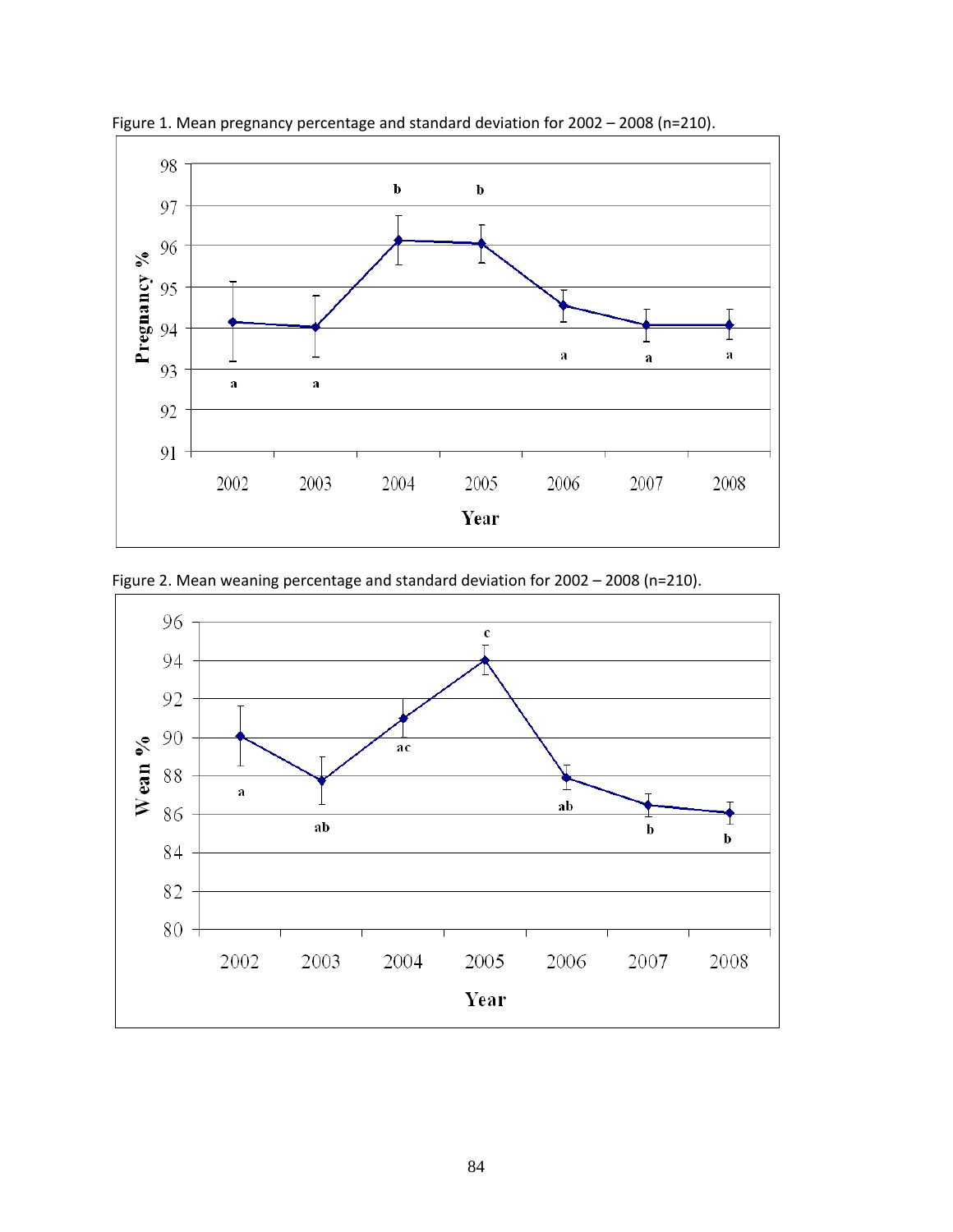

Figure 3. Average 500‐600 lb calf price received for 2004‐2008 at Bales Continental Commission Inc. Huron, SD.

Figure 4. Mean percent of calves born day 1 – 21, day 22‐42, and day 43‐63 of the calving season and standard deviation for 2002 – 2008

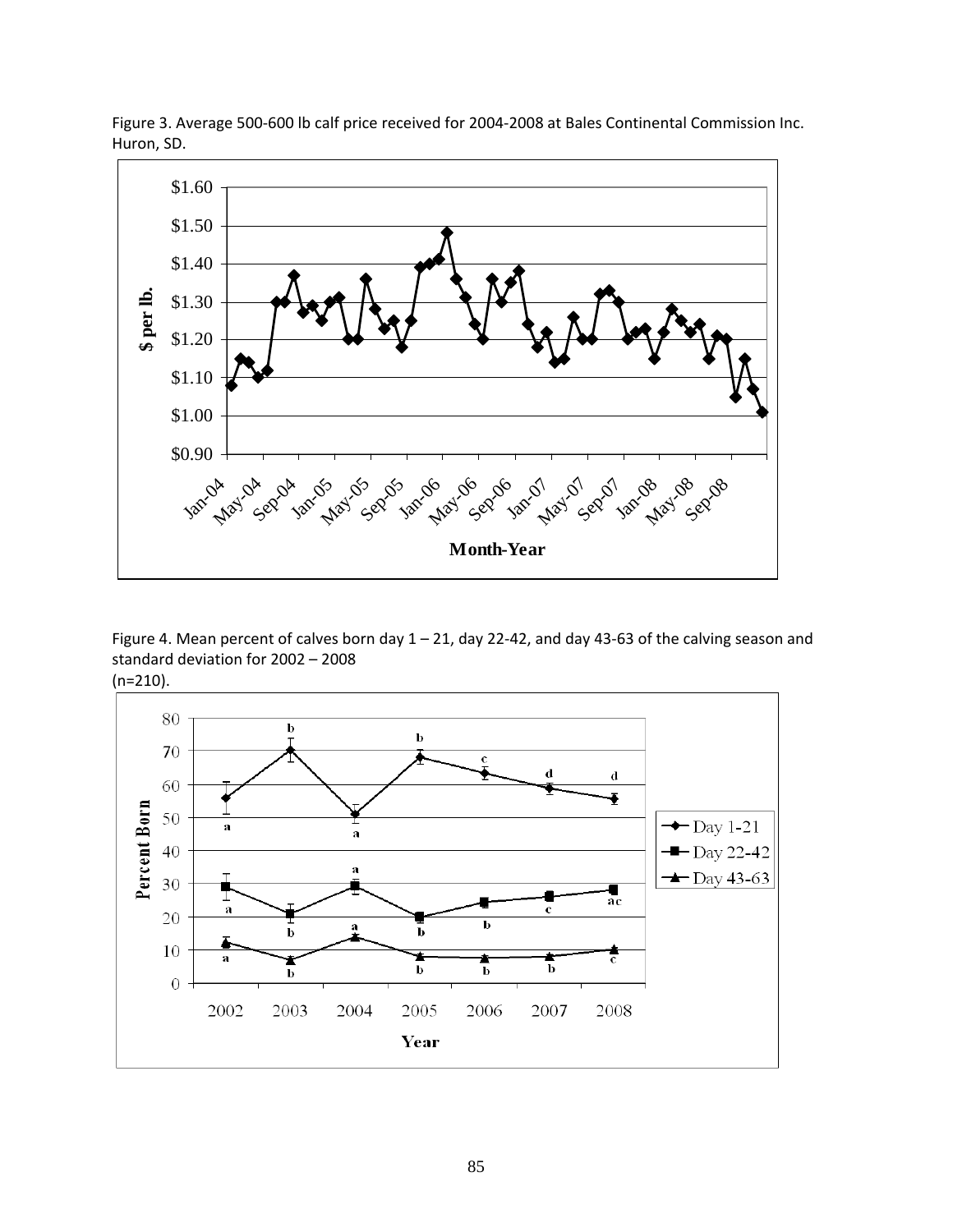

Figure 5. Mean weaning weight (lbs) and standard deviation for 2002 – 2008 (n=210).

Figure 6. U.S. monthly average corn farm price received for 2000‐2008 (Data Source: http://www.nass.usda.gov/index.asp).

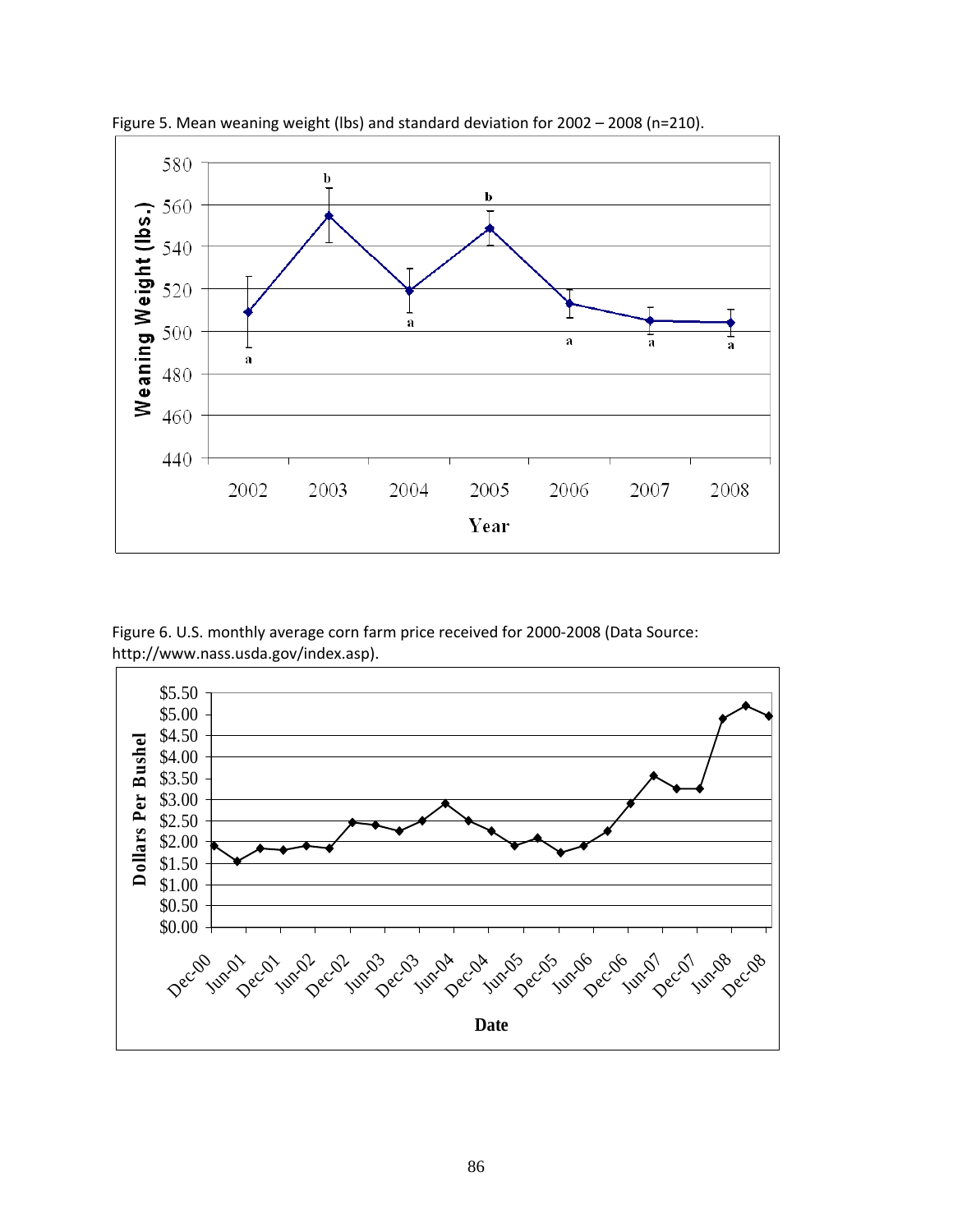

Figure 7. Mean pounds of calf weaned per cow exposed and standard deviation for 2002‐2008 (n=210).

Figure 8. Mean breakeven calf cost and standard deviation for 2002‐2008 (n=140).

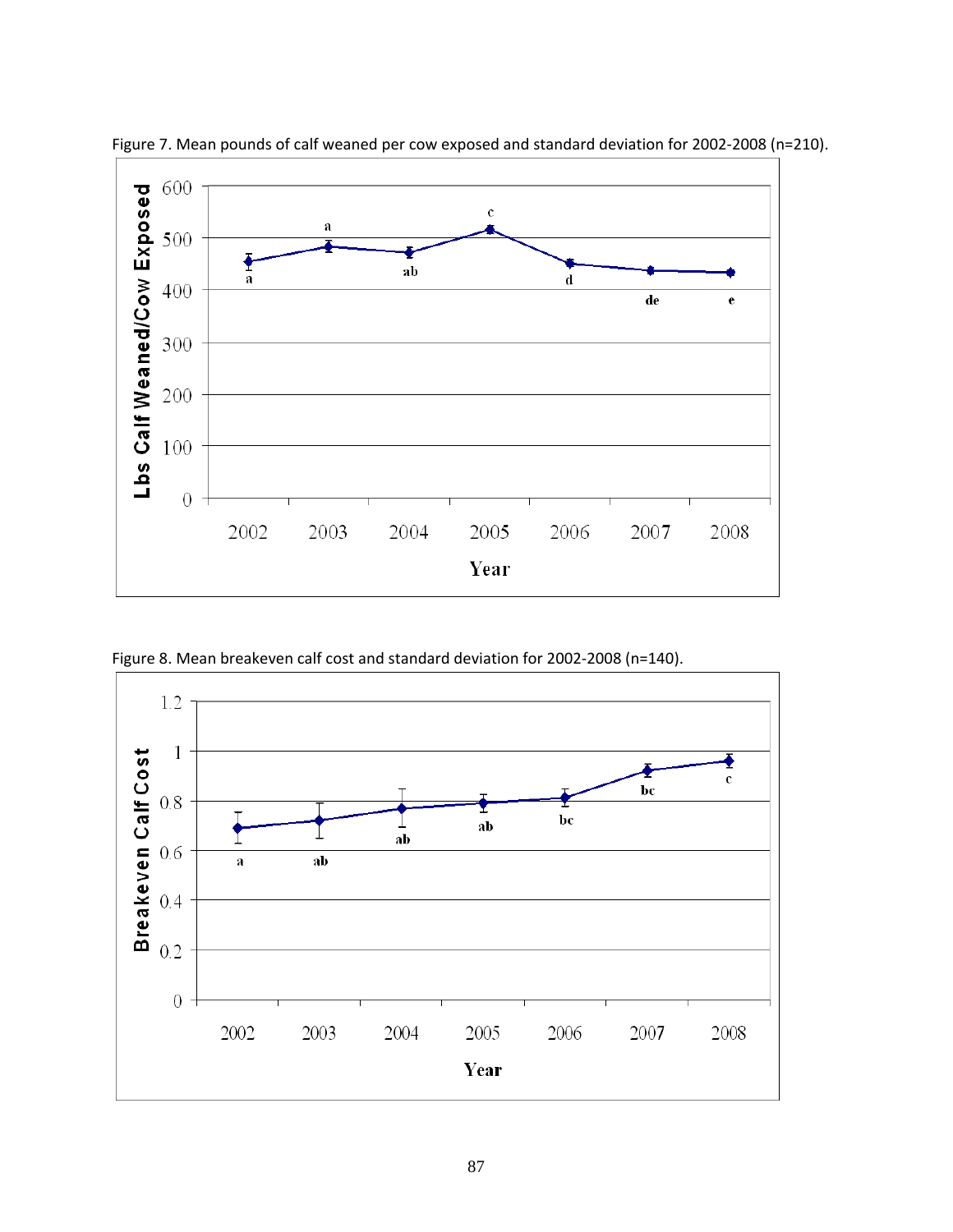

Figure 9. Mean operating expense ratio and standard deviation for 2002‐2008 (n=140).

Figure 10. Retail price (dollars/gallon) of diesel fuel in U.S. for 2002-2008 (Data source: http://tonto.eia.doe.gov/oog/info/wohdp/diesel.asp).